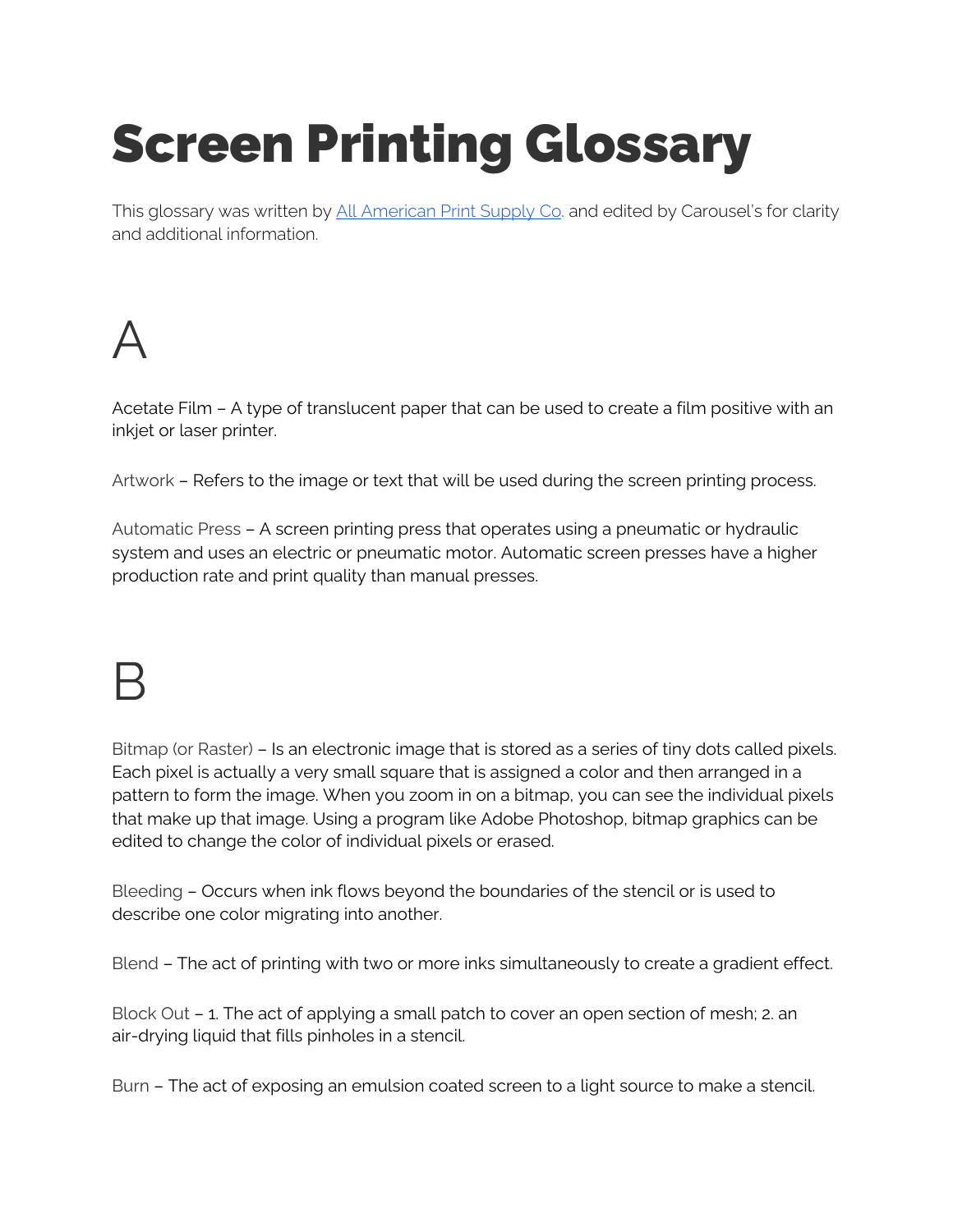Butt Registration – When the artwork is aligned against another color without a gap in between.

## C

Carousel – A rotary screen printer with 4 or more color stations.

[Catalyst](https://screenprintsupply.com/shop/ic-900-catalyst/) – An ink additive that promotes ink bonding to nylon and synthetic fabric. For example, 900 Series Nylon Ink require IC 900 Catalyst to get the ink to adhere to fabric.

CMYK – Also known as four-color process or full-color process, is a printing process that uses four ink colors (cyan, yellow, magenta, and black) to print almost any color. CMYK requires a white background or white ink under base to produce prints on fabric.

Colorfast – Describes the garment's ability to survive repeated washes after printing without the artwork losing any color.

Color Separation – When screen printers take a full-color image and separate the individual colors to break down the image so that it can be printed.

Coverage – The amount of ink laid down on a garment during printing.

Cure – Most kinds of ink will gel or flash when the ink reaches around 220°F and cure completely at around 320°F. If the ink isn't properly cured to the fabric, it will not withstand washing.

## D

[Degreasing](https://screenprintsupply.com/product-category/textile-printing/screen-printing/screen-printing-supplies/screen-solutions/) – The process of washing screens with an industrial strength degreaser to remove contaminants like dust, dirt, and oil. When you purchase a screen, you must degrease it to keep the emulsion from separating from the mesh. Using household degreasers on screen mesh is not recommended.

Diazo [Emulsion](https://screenprintsupply.com/product-category/textile-printing/screen-printing/screen-printing-supplies/screen-solutions/) – One of the three types of liquid emulsion (along with dual cure and photopolymer). Diazo emulsions are recommended for beginners because it takes longer to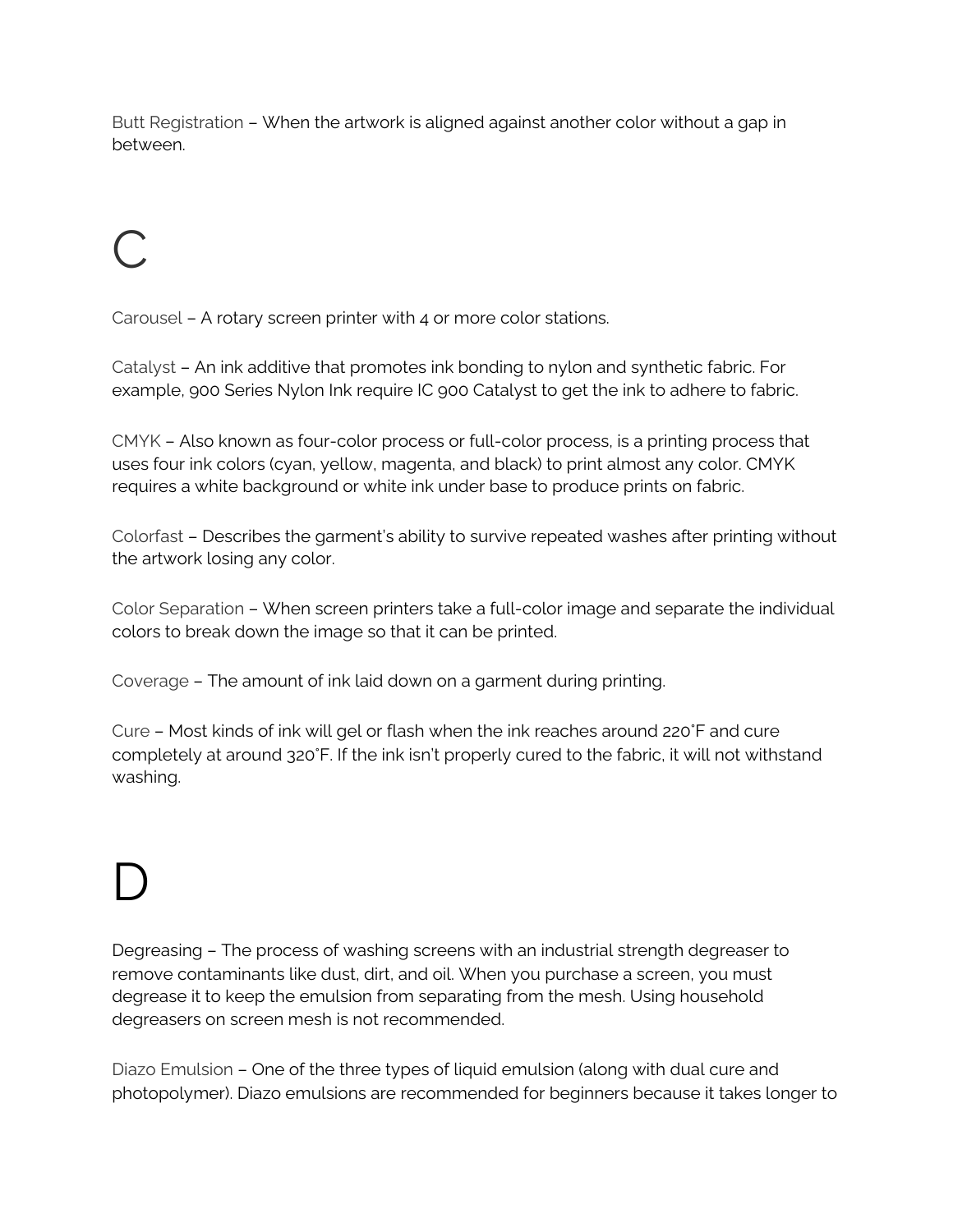expose but produces good-quality stencils. Also, the emulsion changes color after exposure for easy pinhole spotting.

Discharge Ink – Used to print light colors onto dark fabric, this type of ink works by removing the dye from the garment fibers.

DPI – Or "dots per inch" is the measurement of the number of individual dots that can be placed in a line within a span of 1 inch. This is used to refer to spatial printing and video dot density.

Dual-Cure Emulsion – One of the three types of emulsion (along with diazo and photopolymer). A hybrid emulsion created by combining diazo and photopolymer in one, dual-core emulsion produces finer stencils than diazo, is less expensive than photopolymer, and resists humidity.

Durometer (Duro) – Refers to the hardness or stiffness of the squeegee blade.

Dyed Mesh – Mesh fabric that has been tinted with color to reduce light transmission.

#### E

[Emulsion](https://screenprintsupply.com/product-category/textile-printing/screen-printing/screen-printing-supplies/screen-solutions/) – A photosensitive/photopolymer film or chemical that is applied to a mesh and then developed by exposing the screen to a specific part of the UV light spectrum.

[Emulsion](https://screenprintsupply.com/product-category/textile-printing/screen-printing/screen-printing-supplies/screen-solutions/) Remover/Recalimer – A chemical used to reclaim screens that are covered in an emulsion. Also known as a stencil stripper or remover.

[Exposure](https://screenprintsupply.com/product-category/pad-printing/dryers-uv-curing/exposure-units/) Unit – A machine that emits UV light to expose screens for making photo stencils.

#### F

[Film](https://screenprintsupply.com/product-category/screen-printing/screen-printing-supplies/screen-printing-films-screen-tint/) – A term used to refer to a film positive.

Flashing – 1. The process of printing the same color twice onto fabric most often used when printing light-colored ink on a dark material; 2. applying heat to a substrate while it is still on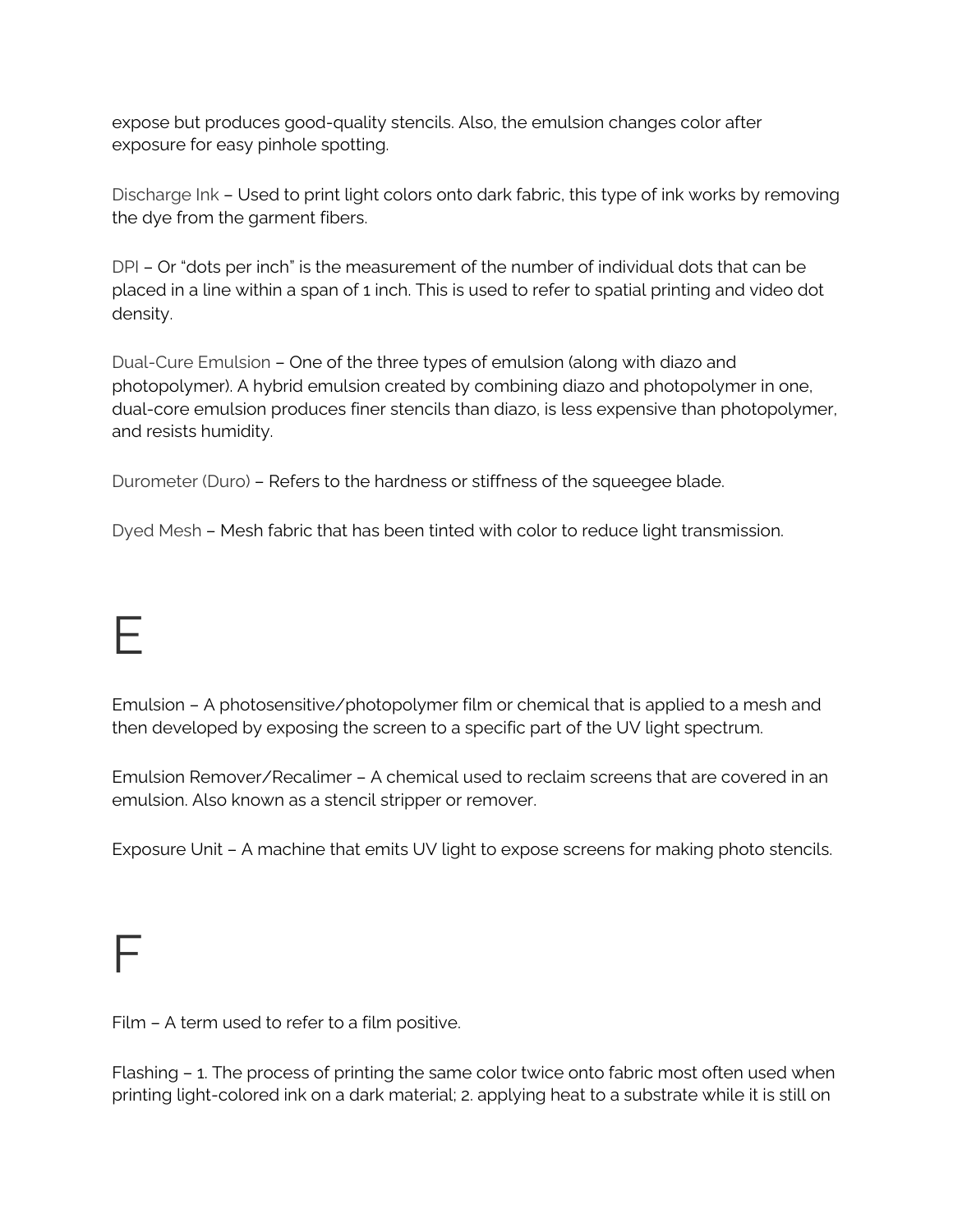the press to gel the top layer of ink. Remember, flash dried ink is not completely cured and will not withstand washing.

Flood – The act of filling the open stencil areas and mesh with ink before pushing the ink through.

## $\mathfrak{c}$

Ghost Image (Ghost Print) – A faint but visible image on the screen leftover from a previous ink or artwork.

## $\mathsf{H}% _{0}\!\left( \mathcal{M}_{0}\right) =\mathsf{H}_{0}\!\left( \mathcal{M}_{0}\right)$

I

Halftone – The process of creating images through the use of dots, varying either in size, shape or spacing. The dots are so tiny to the naked eye they blend to create varying shades of a color. Halftones are specified in LPI (lines per inch). Higher LPI produces finer detail.

Handfeel or Hand – 1. A term used in the fashion and textile industries to describe the texture or feel of the fabric; 2. the texture or feel of a print that has been applied to the fabric. In the printing world, a soft hand feel print is the most preferred.

Haze [Remover](https://screenprintsupply.com/product-category/textile-printing/screen-printing/screen-printing-supplies/screen-solutions/) – A one or two part chemical remover used to clean faint ink stains or ghost images from the screen mesh.

Image Area – The section on the screen where the image appears.

Ink Additive – Refers to chemical agents that can be added to the ink to change viscosity, adhesion, drying time and more.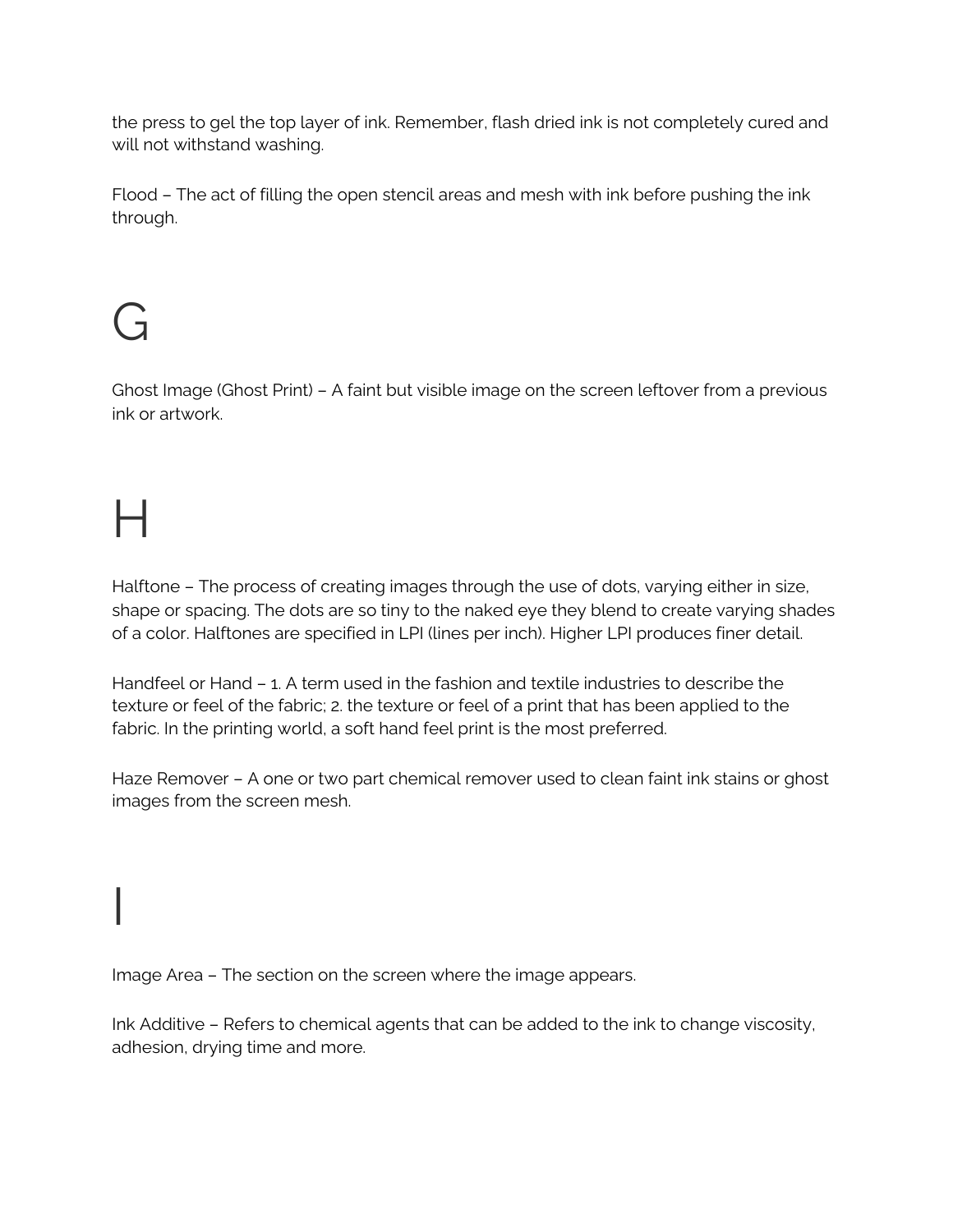## L

Line Art – Artwork consisting only of outlines filled solid with no halftones.

LPI - Or "lines per inch" are printing lines of dots that create halftone dots for exposure.

#### M

Manual Press – A screen printer that is operated by hand.

Mesh – The woven material stretched across the screen printing frame.

Mesh Count – The amount of threads of mesh that cross per square inch. A high mesh count means finer threads and holes while a larger mesh count has coarser threads and larger holes. You can purchase a mesh counter to gauge mesh count as each type of mesh works better with a certain type of ink.

| Mesh<br>Count | Ink Compatibility                                                                                    |
|---------------|------------------------------------------------------------------------------------------------------|
| $24 -$<br>86  | Specialty Ink                                                                                        |
| 110           | For light-colored ink such as white                                                                  |
| 160           | For dark ink such as black. Hold more detail than 110, but less ink will<br>pass through the screen. |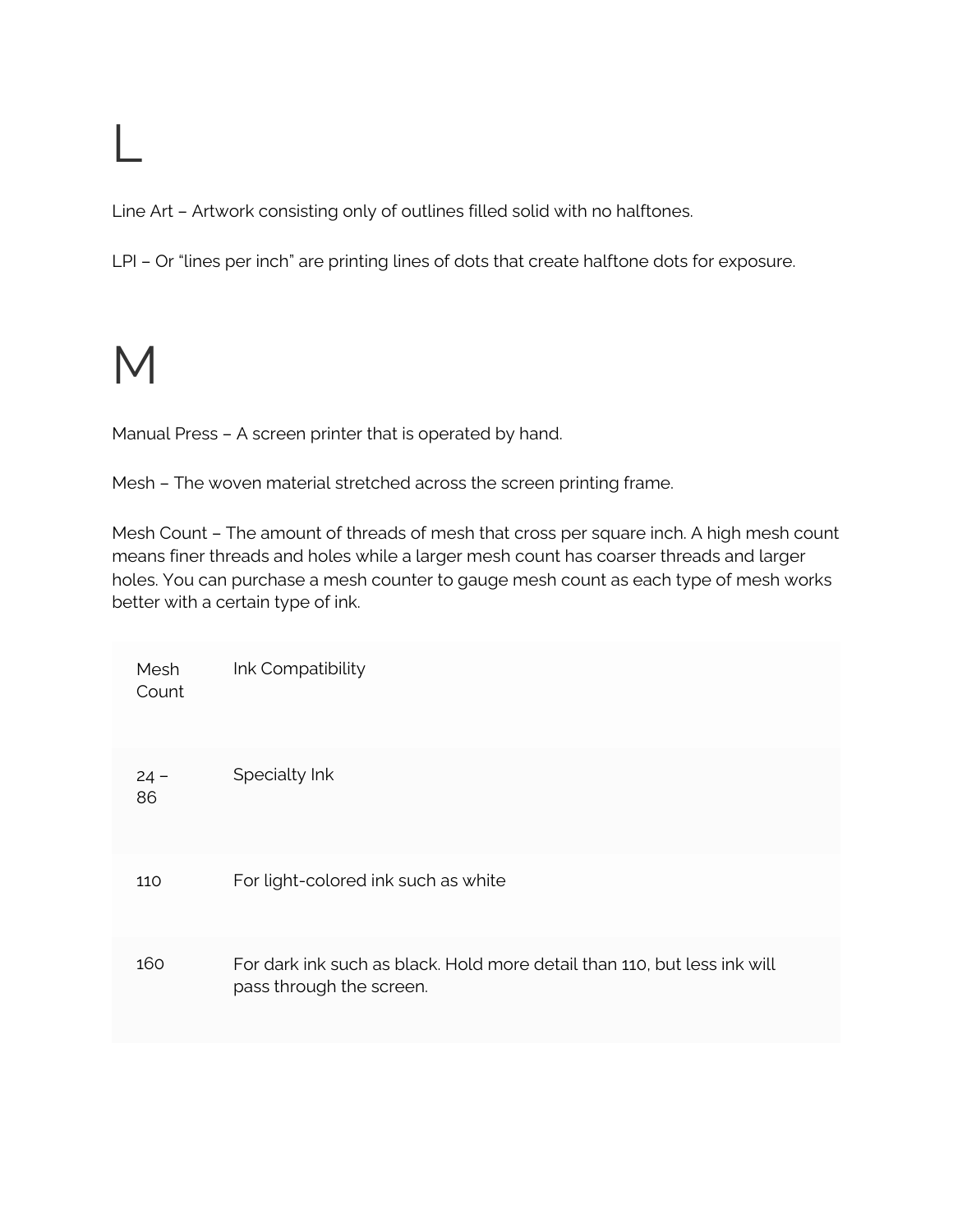| $200 -$ | Yields high-detail results, but the ink regardless of color may need to be |
|---------|----------------------------------------------------------------------------|
| 230     | reduced with an additive for mesh this fine.                               |
| $230 -$ | Used for super-fine detail printing, halftones, solvent based inks and     |
| 305     | CMYK process prints.                                                       |

Misprint – A finished print with a defect.

## O

On-Press Wash/Plastisol Remover – A chemical cleaner used to remove ink from screens but not emulsion allowing the stencil to be used again.

Opacity – The ink's ability to cover the color of the substrate. For example, it is important to have a white ink with a high opacity to use as an under base for printing on dark-colored garments.

Orange Peel – A defect that results in the print having an orange peel or basketball-like texture usually caused by the ink sticking to the mesh or low ink viscosity.

### P

Pallet/Platten – Is a smooth flat surface for holding the garment during the printing process.

Pinhole – A small hole in the stencil that allows unwanted ink to pass through the screen leaving behind dots on the finished print.

Print-Ready Art – Artwork that is ready to be burned onto film or vellum for production and requires no alterations.

Plastisol Ink – A plastic-based ink that makes a long-lasting, washable print on fabric. Plastisol ink must be cured with heat to survive washing.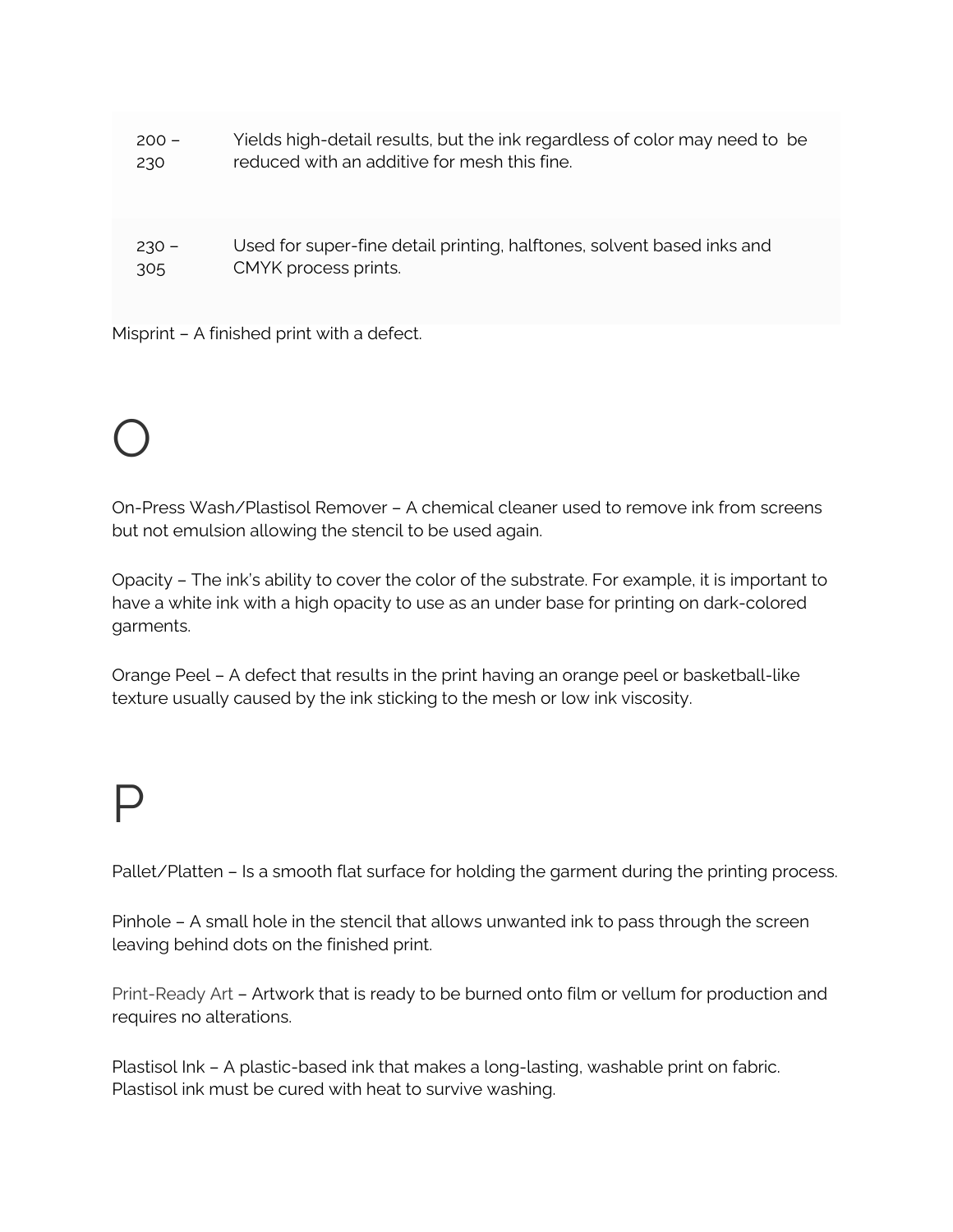PMS Color – Or Pantone Color Matching system is a method of matching colors developed by Pantone.

## R

Reclaiming – The process of removing emulsion from the screen so it can be reused.

Registration – An alignment of one color of artwork with another. Prints of more than one color must have each color applied separately with its individual screen. Also, all screens must be lined up correctly with each other as not to overlap or blend.

Retarder – An ink additive that slows the drying time of the ink.

#### $\boldsymbol{\varsigma}$

Screen – Aluminum or wooden frame with mesh tightly strung in the center. When purchasing a screen consider what type of screen frame is right for you: wooden frames are less expensive but aluminum frames last longer and do not warp when wet.

Screen Opener – A chemical that removes clogged dried ink from a stencil.

Photo Emulsion – One of the three types of emulsion ( along with diazo and dual-cure). Photopolymer emulsion is the most light sensitive, expensive, and has the longest shelf-life. Recommended for experienced screen printers and those working with solvent-based inks.

Silkscreen – A screen made of fine mesh that is used in the screen printing process. Also used to refer to a print created using a silkscreen.

Silkscreening – Another name for the screen printing process. Other names include fabritecture and mitography.

Solvent Ink – An oil-based ink typically used for printing on hard surfaces like plastic, glass, metal and more.

Spray Tack/Adhesive – Pallet adhesives used to keep garments in place during printing.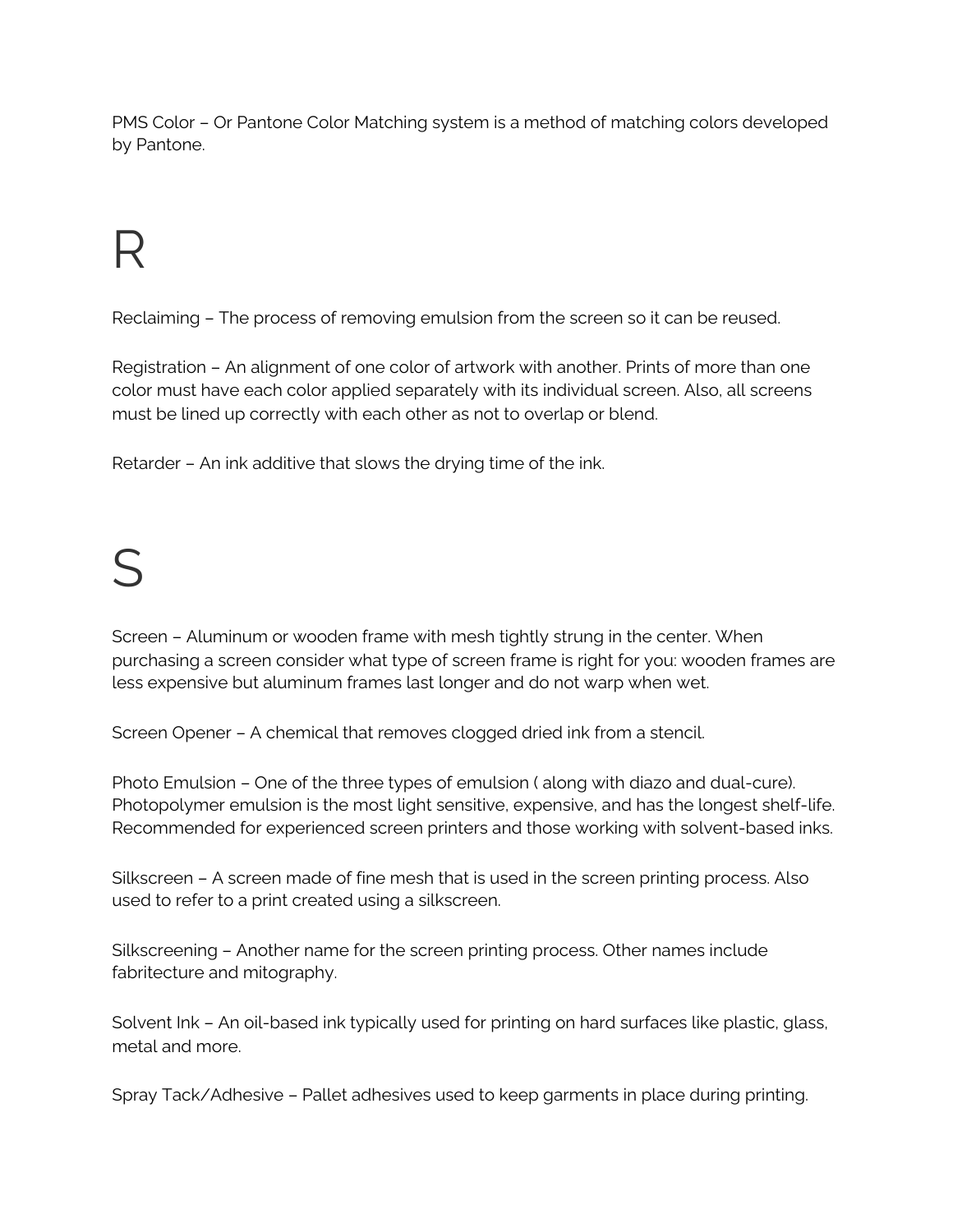Specialty Ink – Ink that makes a print look visually interesting and textured. Some specialty inks examples include metallic, glitter, high density, glow-in-the-dark, puff, reflective, and gel.

Stencil – The`uncovered portion of the screen or "open mesh" that allows ink through the mesh during the printing process.

Squeegee – a flexible rubber urethane or plastic blade attached to a wooden or metal handle. By running the blade over the screen, ink is forced through the mesh making a print.

Substrate – A term for the item being printed.

# T

Tension – The tightness of the screen mesh measured in newtons.

Trapping – A method used in Photoshop or Illustrator of adjusting areas where two distinct, adjacent colors meet so that press misregistration won't cause white spaces. If you knock out graphics or type you may have to create a trap to ensure that you don't have white spaces due to misregistration.

## U

Ultraviolet Light – Light that consists of electromagnetic waves. Also called black light, UV light is used for exposing screens and curing certain types of ink.

Under Base – The first layer of ink on the garment that when cured acts as the base for all other colors. For example, a white under base is needed if you are printing on a dark garment or with multi colors.

UV Ink – Ink the cures only when exposed to UV light.